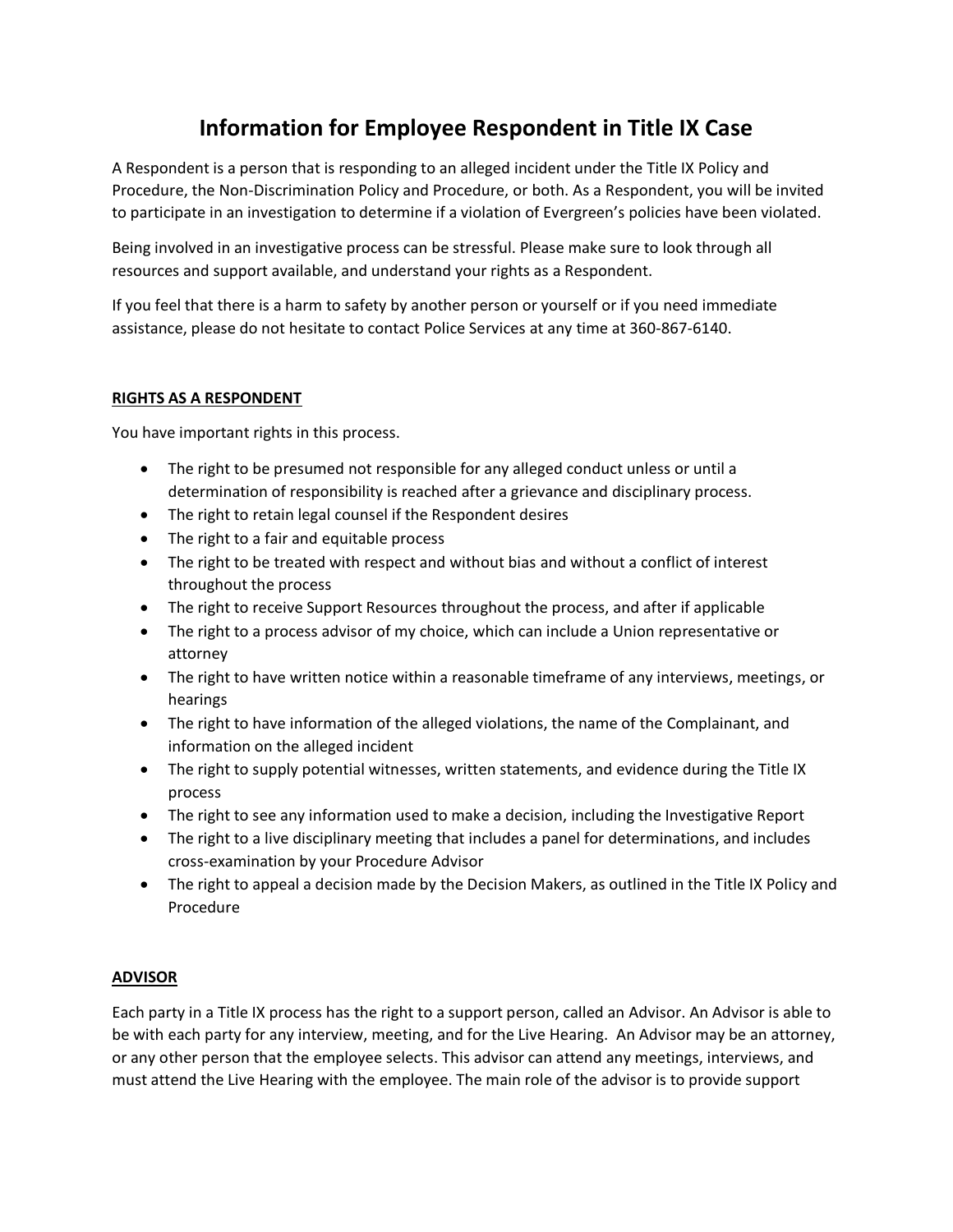throughout the process, and will serve to cross-examine other parties during the Live Hearing. Advisors otherwise will not speak for the party nor disrupt any process.

**If you do not have an Advisor, you will need one for the Live Hearing. Please contact the Title IX Office a[t titleixcoordinator@evergreen.edu](mailto:titleixcoordinator@evergreen.edu) if you would like a Process Advisor assigned to you. Note this assigned Advisor will NOT be an attorney, and will be a person from the Evergreen community.**

Any person can serve as an Advisor for each party. If a party selects an attorney as their Advisor, this party must let the Title IX Coordinator know at least 5 days prior to the initial interview or the Live Hearing. For more information on the role of an Advisor, please contact the Title IX Coordinator at titleixcoordinater@evergreen.edu.

#### **SUPPORT RESOURCES**

Evergreen will work with any Respondent to provide support resources to address employment, mental, physical, and emotional needs. Reasonable adjustments and resources are coordinated through the Title IX Coordinator. Any request for support resources can be requested at

[titleixcoordinator@evergreen.edu](mailto:titleixcoordinator@evergreen.edu). Support resources are specific based on each individual's needs, and may include, but are not limited to, the following:

- Reasonable employment adjustments including work hour shifts, physical location relocations, and additional guidelines as reasonable in the work space
- Referrals to the Employee Assistance Program (EAP) for emotional support and assistance
- Ability to ask questions and receive prompt answers on the Title IX process
- Modification of work schedule as able and applicable
- Safety escorts or additional measures as reasonably able

Additional Evergreen offices are available to you during this process, including the following:

- Police Services
	- o Seminar Building 1, 2150
	- o [policeservices@evergreen.edu](mailto:policeservices@evergreen.edu)
	- $O$  360-867-6832
- Title IX Office
	- o Library Building 3216
	- o [titleixcoordinator@evergreen.edu](mailto:titleixcoordinator@evergreen.edu)
	- $O = 360 867 5240$
- Human Resource Services
	- o Library Building
	- o [humanresources@evergreen.edu](mailto:advising@evergreen.edu)
	- o 360-867-5361
- Washington State Employee Assistance Program
	- o [https://des.wa.gov/services/hr-finance/washington-state-employee-assistance](https://des.wa.gov/services/hr-finance/washington-state-employee-assistance-program-eap)[program-eap](https://des.wa.gov/services/hr-finance/washington-state-employee-assistance-program-eap)
	- o 1-877-313-4455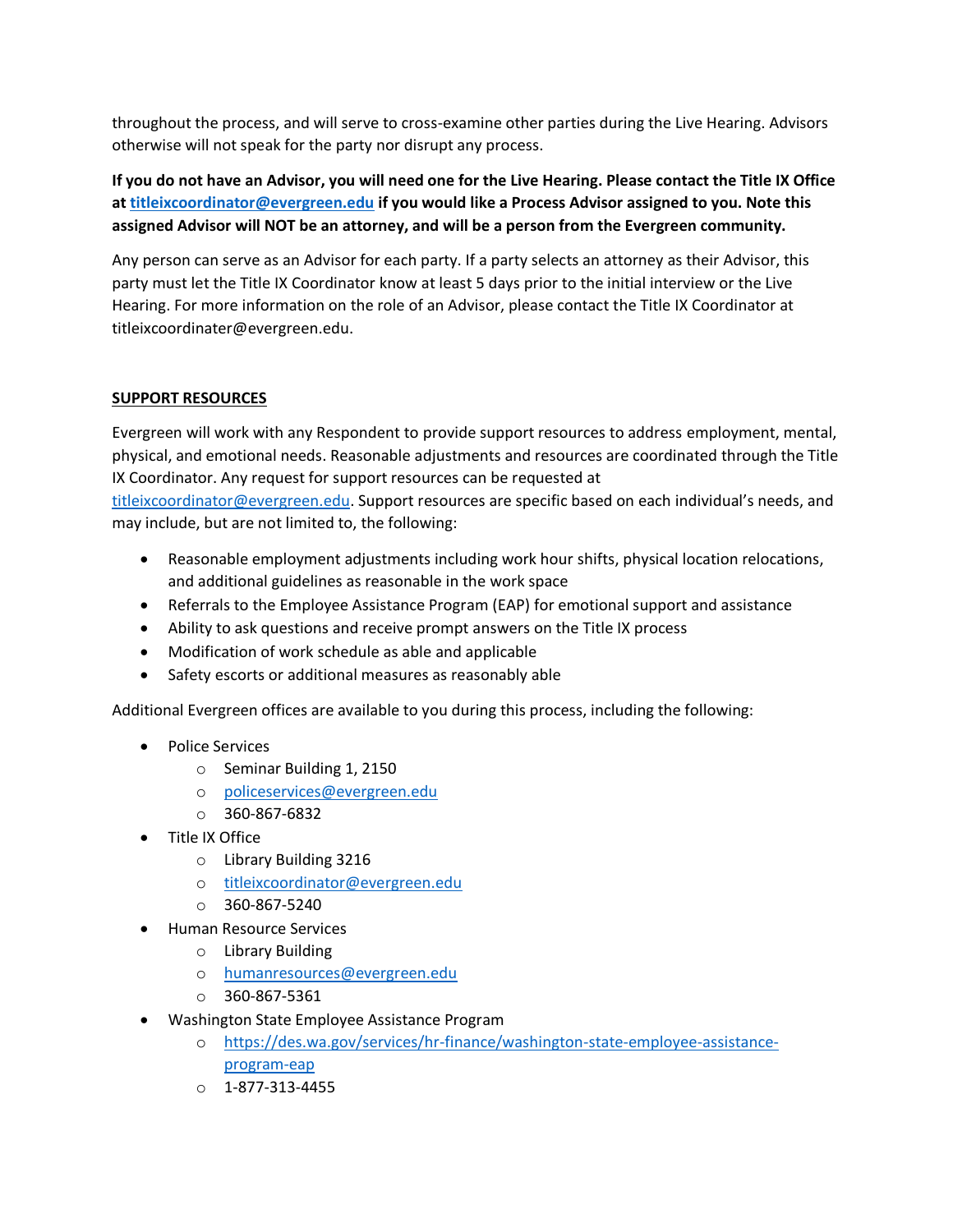## **WHAT TO EXPECT DURING THE EVERGREEN PROCESS**

You will be informed each step of the way regarding the process and your expectations. Generally, the following process will be followed:

- 1. You will receive a Notice of Investigation from the Title IX Coordinator or the Affirmative Action and Equal Opportunity Officer, which outlines the allegations, the applicable policy/code statements, the name of the Complainant, and the information regarding the alleged incident in question.
- 2. The Notice of Investigation will include information on who will be investigating the complaint, and information on your first interview with the investigator(s).
- 3. During your first interview, you will be able to share your perspective on the alleged incidents, and share any information you would like. Interviews may be recorded for the purpose of the Investigator.
	- a. Note that during your interview, you are not permitted to record the interview.
	- b. Breaks are permitted during the interview upon request.
	- c. You will have the opportunity to submit any evidence you would like during this time. Evidence may include, but is not limited to: text messages; screenshots of messages or posts; emails; health documents; telephone records; photos; etc.
- 4. The Investigator will interview all parties, including any witnesses provided by the Complainant and the Respondent.
- 5. After interviews, the Investigator will compile an Investigative Report. You will be able to read the Investigative Report, and will have time to respond to this Investigative Report.
- 6. The Investigative Report with all applicable evidence will be available to be reviewed by all parties.
	- a. Each party will have 10 days to respond to the Investigative Report in writing. Each party will receive notification of how to respond in writing, and the deadline of submitting this.
- 7. The Final Investigative Report will be sent to you by the Title IX Coordinator. This Final Investigative Report will be used in the Live Hearing.
	- a. Live Hearings are a time in which all parties will go in front of a decision maker, and will include Cross-Examination by advisors to the other party.
	- b. The decision maker will send you a notice of the date, time, location, and further information regarding the Live Hearing. The Live Hearing will take place at least 10 days after the Final Investigative Report is sent to the parties.
	- c. Live Hearings are audio recorded for Evergreen records.
- 8. After the Live Hearing, the decision maker will send each party an Initial Order, which describes a determination of responsibility and the justification of why for each charge. The Initial Order will also state any disciplinary sanction or condition for the Respondent, if any. The Initial Order will also describe the appeal process.
- 9. All information available, including information you provide, is used to make a determination if the policy has been violated or not using the preponderance of evidence standard.
- 10. Both parties are eligible to appeal a determination during a Title IX process. The Initial Order will describe fully how to submit an appeal, and the deadline of doing so.